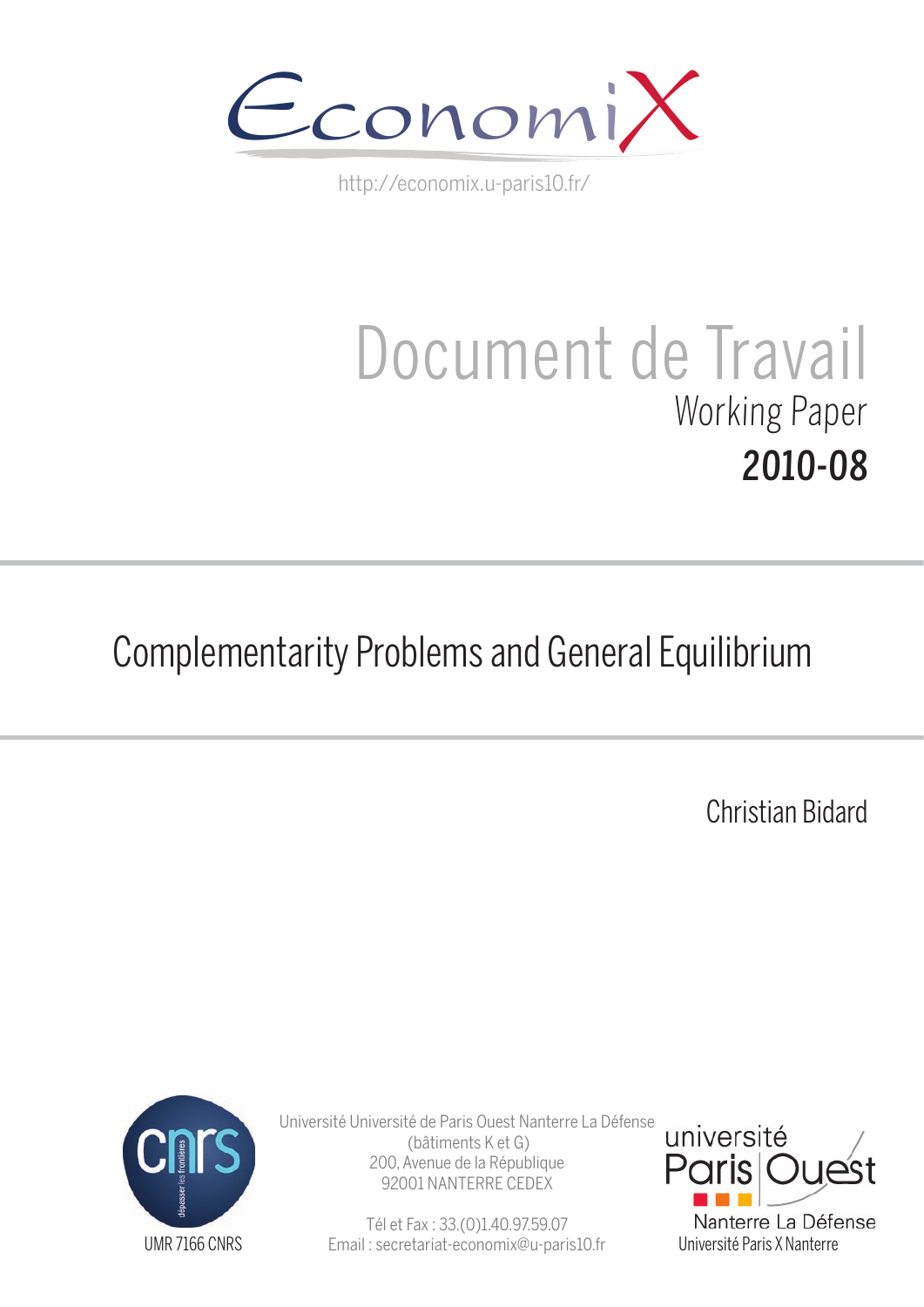## Complementarity Problems and General Equilibrium

Christian Bidard

30 March 2010

Abstract. A general equilibrium technique is used to show the existence of a solution to a nonlinear complementarity problem involving a copositive function.

Keywords. Nonlinear complementarity problem, general equilibrium, copositivity.

Classification. 91B02

<sup>\*</sup>EconomiX, University of Paris Ouest-Nanterre-La Défense, 200 avenue de la RÈpublique, F-92001 Nanterre. Tel : + (33) 1 40 97 59 47. E-mail: christian.bidard@uparis10.fr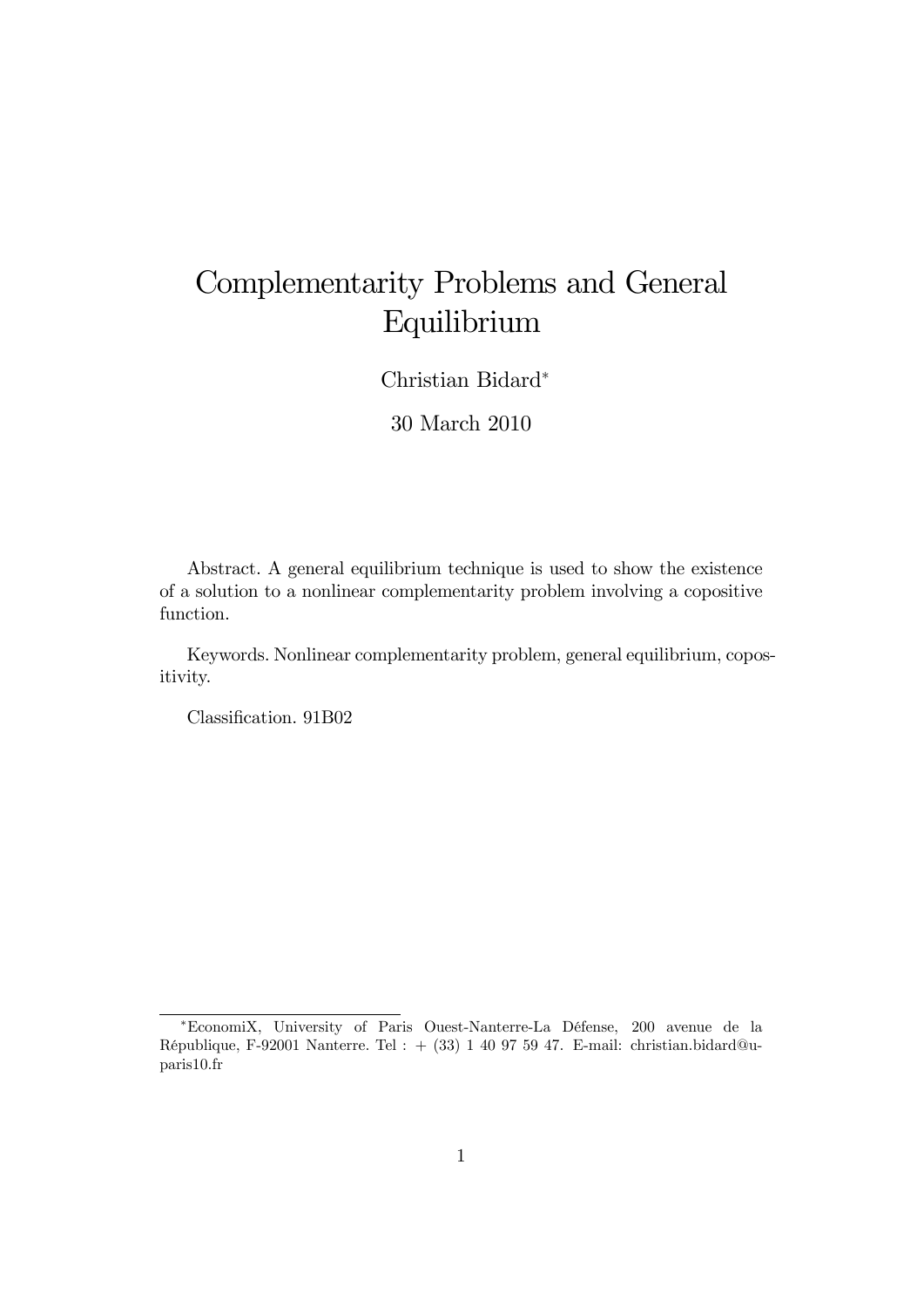Research on the bimatrix game is at the origin of algorithmic methods  $[6, 7]$  which are now widely used to find the solutions of linear complementarity problems (LCP). The note proposes an existence proof for nonlinear complementarity problems (NCP): given a continuous function  $w: \mathbf{z} \in R^n_+ \to \mathbf{w} = w(\mathbf{z}) \in R^n$ , the problem consists of finding a pair  $(\mathbf{w}, \mathbf{z})$  of nonnegative and orthogonal vectors. The proof is non algorithmic but relies on the search of a fixed point which can be implemented by an algorithm.

Most algorithmic methods start from nonnegative variables and proceed to make them orthogonal. One may imagine an alternative approach which starts from orthogonal variables and adjusts them in order that they become nonnegative. The problem is then similar to that of the existence of a general equilibrium in economics: the excess supply function is always orthogonal to the price vector (Walras identity) and an equilibrium is reached when the excess supply is nonnegative. Since the existence result follows from the Gale-Nikaido-Debreu Lemma [4, 5, 8], the parallel suggests that it is possible to adapt it to the NCP.

Notation  $x \geq 0$  means that the column vector x is nonnegative,  $x > 0$ that it is nonnegative and nonzero, and  $x'$  denotes its transpose. Notation  $\left\Vert \mathbf{x}\right\Vert$  designates the norm  $\left\Vert \mathbf{x}\right\Vert =\sum$ i | $x_i$ |. The unit simplex of  $R_+^{n+1}$  is denoted by  $S$ .

**Lemma 1** (GND Lemma). Let C be a compact and convex set in  $\mathbb{R}^n$  and  $s : \mathbf{z} \in C \to \mathbf{s} = s(\mathbf{z}) \in R^n$  a continuous function satisfying the Walras inequality:  $\forall z \in C \; z's(z) \geq 0$ . There exists  $\overline{z} \in C$  such that  $\overline{s} = s(\overline{z})$  belongs to the polar cone of C, i.e.  $\forall z \in C \; z' \overline{s} \geq 0$ .

**Proof.** The image of the set C by s is included in a convex compact set K. Let us consider the point-to-set mapping  $\varphi$  from K to C defined by  $\varphi(\mathbf{x}) = \begin{cases} \mathbf{z}; \mathbf{z} \in C & \mathbf{z}'\mathbf{x} = \min_{\mathbf{y} \in C} \end{cases}$  $y \in C$  $\mathbf{y}'\mathbf{x}$  $\mathcal{L}$ . The correspondence  $s \times \varphi$  from  $C \times K$ into  $K \times C$  being upper hemicontinuous with compact convex values, the existence of a fixed point  $(\overline{z}, \overline{s})$  follows from the Kakutani theorem. Then min  $\mathbf{y} \in C$  $\mathbf{y}'\overline{\mathbf{s}} = \varphi'(\overline{\mathbf{s}})\overline{\mathbf{s}} = \overline{\mathbf{z}}'s(\overline{\mathbf{z}}) \geq 0.$ 

The usual version of the Lemma assumes that  $C$  is the unit simplex of  $R<sup>n</sup>$ , in which case the conclusion is that  $\bar{s}$  is nonnegative. Starting from a nonlinear function  $w(\mathbf{z})$ , we introduce an additional scalar t in order to obtain a homogenous function and enforce the Walras identity. It is then possible to apply the Lemma, a method often used in [1] to study prices of production. The basic hypothesis we retain on  $w$  is: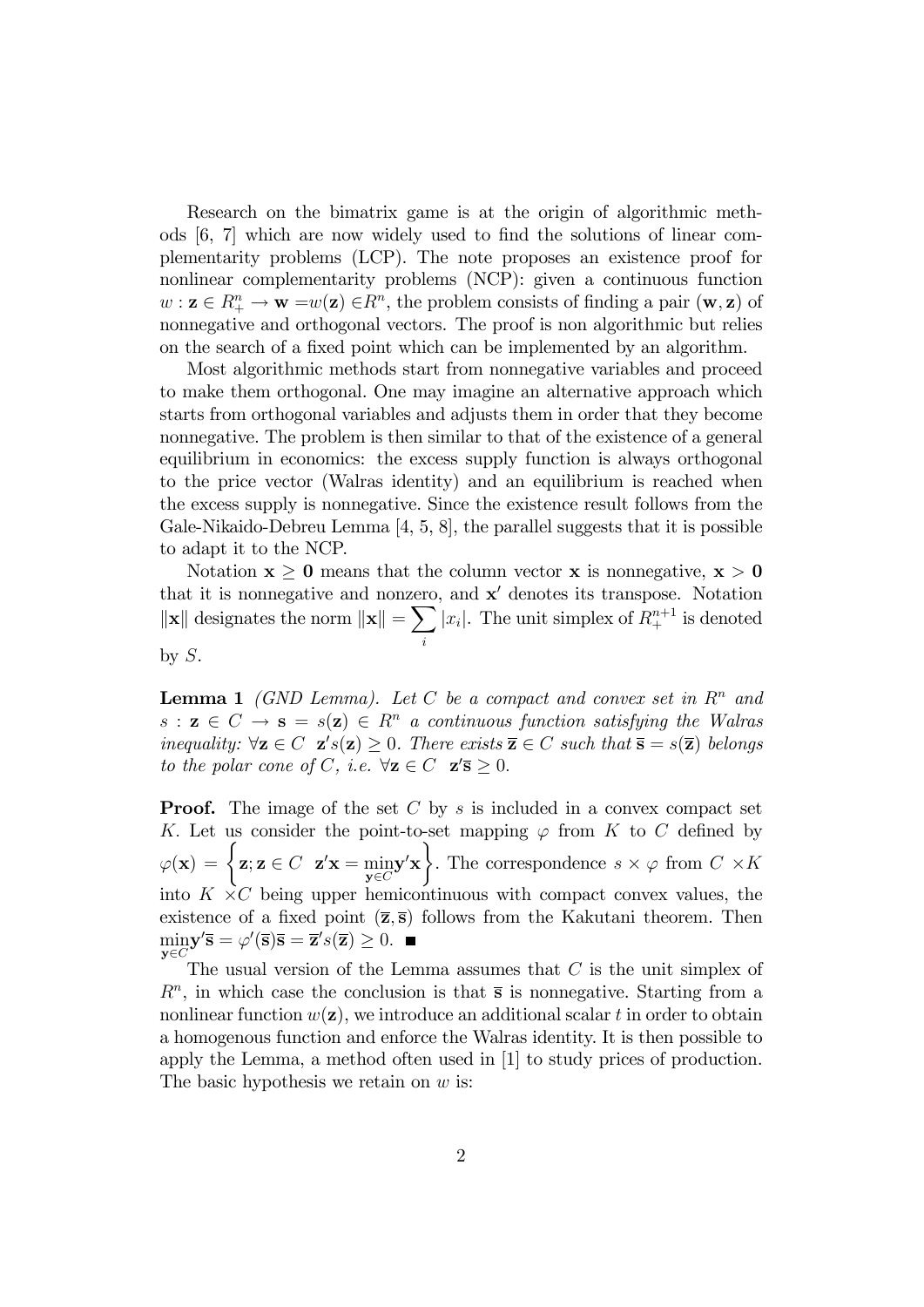(H): The function  $\overline{w}(\mathbf{z},t) = tw(\frac{\mathbf{z}}{t})$  $(\frac{\mathbf{z}}{t})$  defined on the set  $\{\mathbf{z} \geq \mathbf{0}, t > 0\}$  admits a continuous extension to the set  $\{z \geq 0, t = 0\}.$ 

Since  $\overline{w}$  is homogenous of degree one, so is its extension  $\overline{w}(\mathbf{z}, 0)$  which is denoted by  $m(\mathbf{z})$ . Therefore hypothesis (H) amounts to assuming that function w admits a (unique) decomposition  $w = m + q$ , where m is homogenous and  $q$  is such that  $\lim_{n \to \infty}$  $t\rightarrow 0$  $tq(\frac{2}{t})$  $\frac{z}{t}$ ) = 0. The corresponding NCP is a generalization of the linear complementarity problem LCP( $\mathbf{q}, \mathbf{M}$ ), for which  $q(\mathbf{z}) = \mathbf{q}$  and  $m(\mathbf{z}) = \mathbf{M}\mathbf{z}$ .

**Theorem 1** Let  $w: R^n_+ \to R^n$  such that  $w = m + q$ , m being continuous and homogenous of degree one, and q continuous and such that  $\lim_{h \to 0}$  $t\rightarrow 0$  $tq(\frac{2}{t})$  $(\frac{\mathbf{z}}{t}) = 0.$  Let  $E = {\mathbf{z} \in S, m(\mathbf{z}) \ge \mathbf{0}, \mathbf{z}'m(\mathbf{z}) = 0}.$  If the following properties hold:

$$
\liminf_{\mathbf{z}\in S,t<1} w(\frac{\mathbf{z}}{t}) > -\infty \tag{1}
$$

$$
\mathbf{z} \in E \Rightarrow \liminf_{\mathbf{z}_t \to \mathbf{z}, t < 1} \mathbf{z}'_t w(\frac{\mathbf{z}_t}{t}) > 0 \tag{2}
$$

there exists a solution to the complementarity problem

$$
w(\mathbf{z}) \ge \mathbf{0} \qquad [\mathbf{z}] \tag{3}
$$

**Proof.** Let  $S_{\varepsilon}$  be the subset of the unit simplex S of  $R_{+}^{n+1}$  made of the vectors  $(\mathbf{z}, t)$  with  $t \geq \varepsilon > 0$ . Since the continuous function defined on  $S_{\varepsilon}$  by  $s(\mathbf{z},t) = (tw(\frac{\mathbf{z}}{t}))$  $(\frac{\mathbf{z}}{t}), -\mathbf{z}'w(\frac{\mathbf{z}}{t})$  $(\mathbf{z}, t)'s(\mathbf{z}, t) = 0$ , the Walras identity  $(\mathbf{z}, t)'s(\mathbf{z}, t) = 0$ , the GND Lemma asserts the existence of a point  $(\mathbf{z}_{\varepsilon}, t_{\varepsilon}) \in S_{\varepsilon}$  such that:

$$
\forall (\mathbf{z}, t) \in S_{\varepsilon} \quad \mathbf{z}'(t_{\varepsilon}w(\frac{\mathbf{z}_{\varepsilon}}{t_{\varepsilon}})) + t(-\mathbf{z}_{\varepsilon}'w(\frac{\mathbf{z}_{\varepsilon}}{t_{\varepsilon}})) \ge 0 \tag{4}
$$

Assume first that the sequence  $(\mathbf{z}_{\varepsilon}, t_{\varepsilon})$  admits a cluster point  $(\mathbf{z}_*, t_*) \in S$  with  $t_* > 0$ . As any given point  $(z, t) \in S$  with  $t > 0$  belongs to  $S_{\varepsilon}$  for  $\varepsilon$  small enough, inequality (4) still holds at the limit:  $\mathbf{z}'(t_*w(\frac{\mathbf{z}_*}{t_*}))$  $\left(\frac{\mathbf{z}_{*}}{t_{*}}\right)+t\left(-\mathbf{z}^{'}_{*}w\left(\frac{\mathbf{z}_{*}}{t_{*}}\right)\right)$  $(\frac{\mathbf{z}_*}{t_*})\big) \geq 0.$ It also holds by continuity for any  $(\mathbf{z}, t) \in S$ . Therefore  $t_* w(\frac{\mathbf{z}_*}{t_*})$  $\left(\frac{\mathbf{z}_{*}}{t_{*}}\right) \geq 0$  and  $-\mathbf{z}^{\prime}_{*}w(\frac{\mathbf{z}_{*}}{t_{*}})$  $\left(\frac{\mathbf{z}_{*}}{t_{*}}\right) \geq 0$ , so that  $\frac{\mathbf{z}_{*}}{t_{*}}$  is a solution to (3).

Assume now that  $\lim t_{\varepsilon} = 0$  (hence  $\mathbf{z}_{*} \in S$ ). Since condition (1) amounts to stating the existence of a scalar  $\alpha$  such that  $\mathbf{z}'w(\frac{\mathbf{z}}{t})$  $\left( \frac{\mathbf{z}}{t} \right) > -\alpha \|\mathbf{z}\|$  for any  $\|\mathbf{z}\| \geq 0.5$  and  $0 < t < 1$ , we have  $-\mathbf{z}_{\varepsilon}'w(\frac{\mathbf{z}_{\varepsilon}}{t_{\varepsilon}})$  $\frac{\mathbf{z}_{\varepsilon}}{t_{\varepsilon}}$  <  $\alpha$  || $\mathbf{z}_{\varepsilon}$ || <  $\alpha$ . And since inequality (4) applied at point  $(z = 0, t = 1)$  shows that  $-\mathbf{z}'_{\varepsilon}w(\frac{\mathbf{z}_{\varepsilon}}{t_{\varepsilon}})$  $\frac{\mathbf{z}_{\varepsilon}}{t_{\varepsilon}}$ )  $\geq 0,$ there exists a sequence  $\varepsilon$  such that  $\lim_{\epsilon \to 0} -\mathbf{z}'_{\varepsilon} w(\frac{\mathbf{z}_{\varepsilon}}{t_{\varepsilon}})$  $\frac{\mathbf{z}_{\varepsilon}}{t_{\varepsilon}}$  =  $l \geq 0$ . It follows again from (4) that inequality  $\mathbf{z}'m(\mathbf{z}_{*}) + tl \geq 0$  holds for any point  $(\mathbf{z}, t) \in S$  with  $t > 0$ , therefore  $m(\mathbf{z}_*) \geq 0$ . Moreover, we have  $\mathbf{z}'_* m(\mathbf{z}_*) = \lim \mathbf{z}'_{\varepsilon} t_{\varepsilon} w(\frac{\mathbf{z}_{\varepsilon}}{t_{\varepsilon}})$  $\frac{\mathbf{z}_\varepsilon}{t_\varepsilon}\big) =$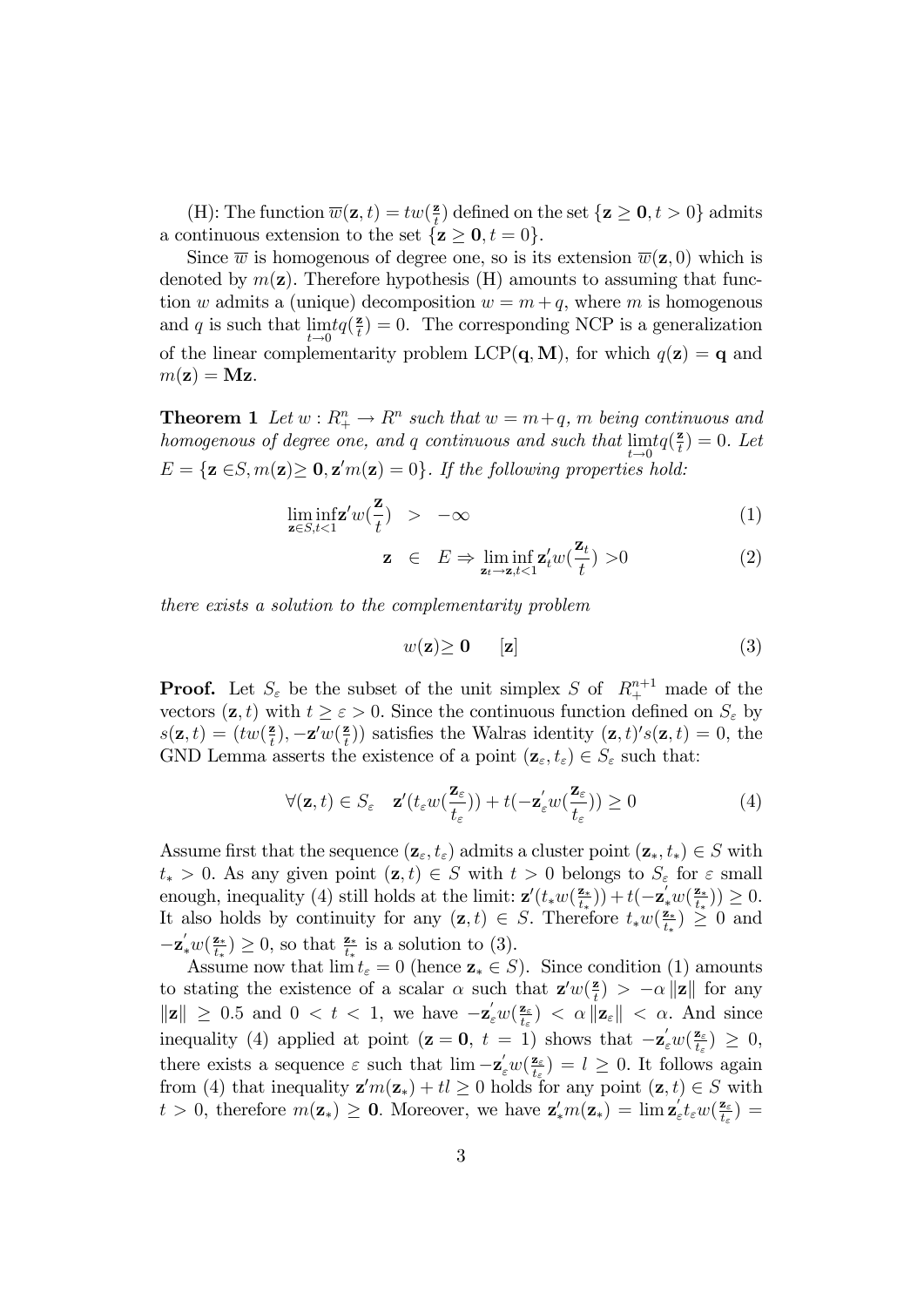$(\lim t_{\varepsilon})(\lim \mathbf{z}_{\varepsilon}^{'}w(\frac{\mathbf{z}_{\varepsilon}}{t_{\varepsilon}}))$  $(\mathbf{z}_{\epsilon}) = \mathbf{0}(-l) = 0.$  To sum up,  $\mathbf{z}_{*}$  belongs to the set E and the sequence  $(z_{\varepsilon}, t_{\varepsilon})$  violates condition (2). This case is therefore excluded.

Given  $\mathbf{z} \in S$ , condition (1) implies that  $\mathbf{z}'m(\frac{\mathbf{z}}{t})$  $(\frac{\mathbf{z}}{t}) + \mathbf{z}'q(\frac{\mathbf{z}}{t})$  $(\frac{\mathbf{z}}{t}) > -\alpha$ , therefore  $\mathbf{z}'m(\mathbf{z}) > -\alpha t - \mathbf{z}'\,\, t q(\frac{\mathbf{z}}{t})$  $(\frac{\mathbf{z}}{t})$  for any  $t \in [0, 1]$ . Letting t tend to zero shows that  $\mathbf{z}'m(\mathbf{z})$  is nonnegative (i.e., function m is copositive). The conditions (1) and  $(2)$  deal with the behavior of function w at infinity, in which sense a parallel can be made with the coercivity hypotheses often referred to in the theory of nonlinear complementarity and variational inequalities (e.g., [3]). However, they do not require that  $w$  'grows' at infinity.

We consider in particular the problem  $NCP(q, f)$ 

$$
f(\mathbf{z}) + \mathbf{q} \ge \mathbf{0} \qquad [\mathbf{z}] \tag{5}
$$

associated with the function w defined by  $w(\mathbf{z}) = f(\mathbf{z}) + \mathbf{q}$ , where f is a given continuous function and  $q$  is a given vector of  $R<sup>n</sup>$ .

**Corollary 1** Let  $f: R^n_+ \to R^n$  be continuous and let function  $\overline{f}(\mathbf{z}, t) = tf(\frac{\mathbf{z}}{t})$  $\frac{\mathbf{z}}{t}$ admit a continuous extension when t tends to zero, with  $m(\mathbf{z}) = \overline{f}(\mathbf{z}, 0)$ . If  $\liminf_{\|z\| \to \infty} f(z) > -\infty$ ,  $NCP(\mathbf{q}, f)$  admits a solution for any vector  $\mathbf{q}$  such that  $||z|| \rightarrow \infty$ 

$$
\mathbf{z} \in E \Rightarrow \mathbf{z}'\mathbf{q} > 0 \tag{6}
$$

**Proof.** As  $\overline{w}(\mathbf{z},t) = \overline{f}(\mathbf{z},t) + t\mathbf{q}$ , the extension of  $\overline{w}$  at  $t = 0$  coincides with that of  $\overline{f}$ . For  $\mathbf{z} \in S$ ,  $\mathbf{z}'w(\frac{\mathbf{z}}{t})$  $\left(\frac{\mathbf{z}}{t}\right) = t\frac{\mathbf{z}'}{t}$  $\frac{z}{t} f(\frac{z}{t})$  $(\mathbf{z}^{\mathbf{z}}) + \mathbf{z}^{\prime} \mathbf{q} > -\alpha t + \mathbf{z}^{\prime} \mathbf{q}$ , therefore lim inf  $z \in S, t < 1$  $\mathbf{z}^{'}w({}\frac{\mathbf{z}}{t}$  $\left(\frac{\mathbf{z}}{t}\right) \geq \min_{\mathbf{z} \in S}$  $\mathbf{z}'\mathbf{q} > -\infty$  and  $\liminf_{\mathbf{z}\in E, t<1}$  $\mathbf{z}^{'}w({}\frac{\mathbf{z}}{t}$  $\frac{\mathbf{z}}{t}$ )  $\geq \min_{\mathbf{z}\in E}$  $\mathbf{z}'\mathbf{q} > 0$ , so that conditions (1) and (2) are both met and the existence theorem applies.  $\blacksquare$ 

An extension of the above statement and argument to the case when vector q is replaced by a continuous function  $q(\mathbf{z})$  with bounded values is immediate.

The corollary can be compared with a well known result concerning the linear complementarity problem  $LCP(q, M)$  when M is a copositive matrix. That result ensures the existence of a solution under the weaker condition that  $\mathbf{z} \in E$  implies  $\mathbf{z}'\mathbf{q} \ge 0$  (Theorem 3.8.6 in [2]). In the nonlinear case, however, some restriction is unavoidable, as shown by a numerical example: consider the problem  $NCP(\mathbf{q}, f)$  for  $n = 2$ ,  $\mathbf{q}' = (0, -1)$  and f defined by  $f(\mathbf{0}) = \mathbf{0}$  and  $f(z_1, z_2) = \frac{z_2}{z_1 + z_2} (-z_2, z_1)$  for  $\mathbf{z} > \mathbf{0}$ . f is copositive and homogenous of degree one, therefore its extension  $m$  coincides with  $f$  itself. As  $\{z \geq 0, f(z) \geq 0\}$  requires  $z_2 = 0$ , the condition  $z \in E$  does imply